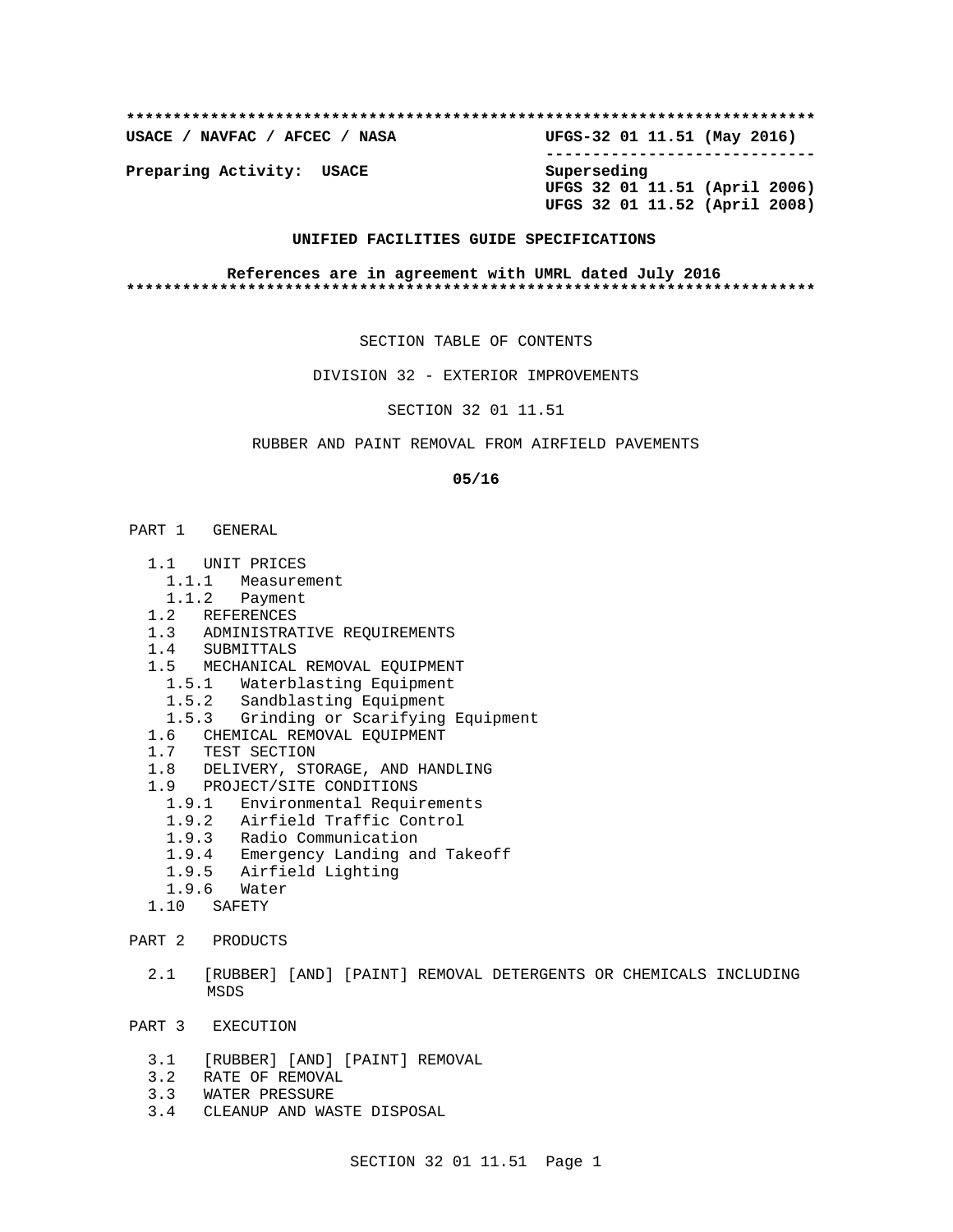- 3.5 COMPLIANCE TESTING
- 3.6 DAMAGE REPAIR

-- End of Section Table of Contents --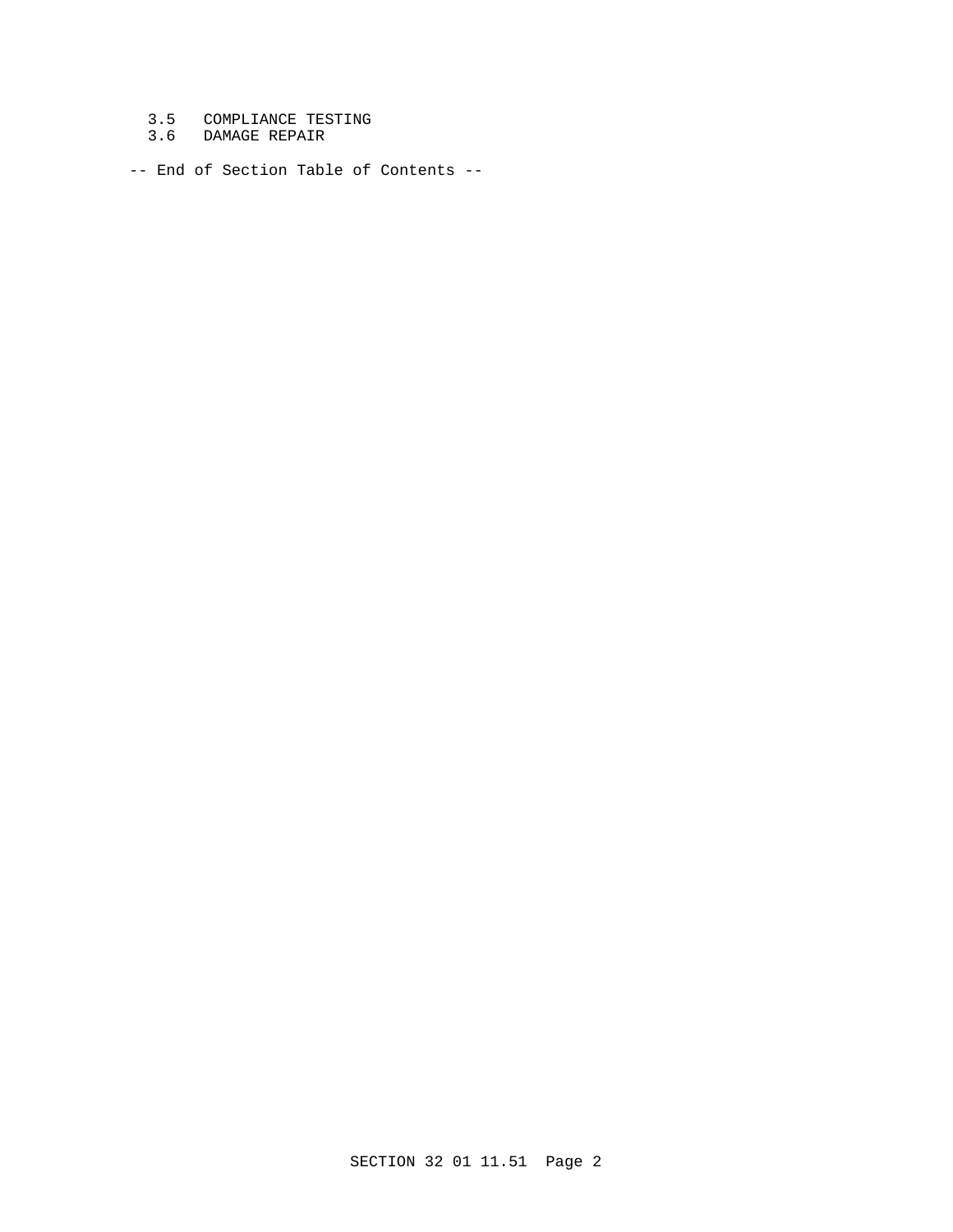USACE / NAVFAC / AFCEC / NASA UFGS-32 01 11.51 (May 2016) ------------------------------

Preparing Activity: USACE

Superseding UFGS 32 01 11.51 (April 2006) UFGS 32 01 11.52 (April 2008)

# UNIFIED FACILITIES GUIDE SPECIFICATIONS

References are in agreement with UMRL dated July 2016 

#### SECTION 32 01 11.51

RUBBER AND PAINT REMOVAL FROM AIRFIELD PAVEMENTS  $05/16$ 

NOTE: This guide specification covers the requirements for removal of rubber deposits and paint from asphalt concrete or portland cement concrete airfield pavements.

Adhere to UFC 1-300-02 Unified Facilities Guide Specifications (UFGS) Format Standard when editing this guide specification or preparing new project specification sections. Edit this guide specification for project specific requirements by adding, deleting, or revising text. For bracketed items, choose applicable items(s) or insert appropriate information.

Remove information and requirements not required in respective project, whether or not brackets are present.

Comments, suggestions and recommended changes for this guide specification are welcome and should be submitted as a Criteria Change Request (CCR). 

NOTE: It is recommended that friction and/or texture testing be performed for affected pavement areas after hydroblast operations are performed for rubber and/or paint removal work. This is recommended because the effective friction level may be reduced by polishing of the aggregates within the pavement surface. 

# NOTE: On the project drawings, show:

1. Locations and dimensions of areas applicable to removal work.

2. Type and general condition of pavement and any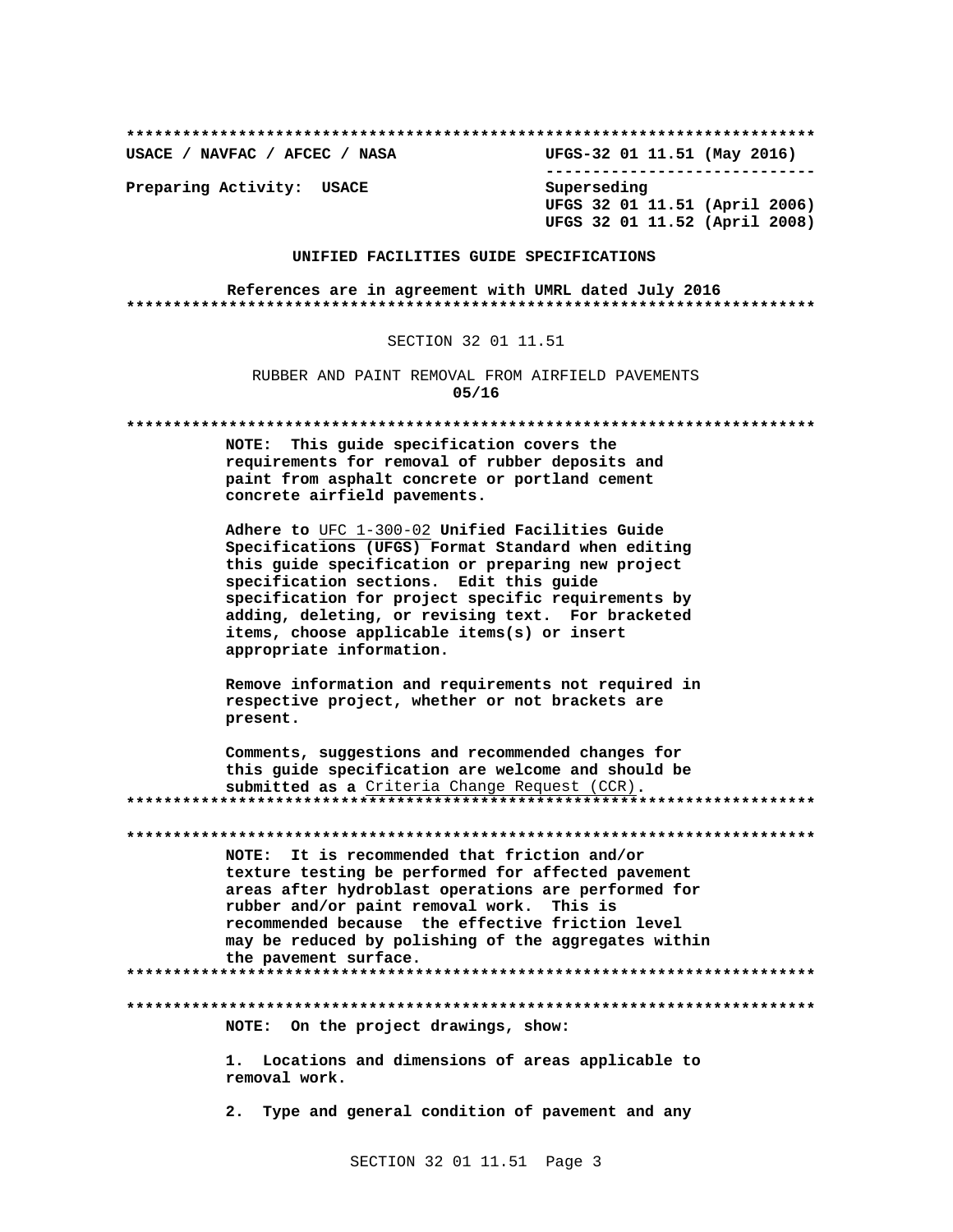joints or markings for each removal area.

3. Indication of whether rubber, paint, or both are to be removed in each work area.

4. Locations of Government hydrants to be provided for Contractor use. 

## PART 1 GENERAL

- 1.1 UNIT PRICES
- $1.1.1$ Measurement

[Rubber] [and] [paint] removal is measured by the number of square meters feet of [rubber] [and] [paint] to be removed.

 $1.1.2$ Payment

> [Rubber] [and] [paint] removal is paid for at the contract unit price per square meter feet of [rubber] [and] [paint] to be removed.

#### REFERENCES  $1.2$

#### 

NOTE: This paragraph is used to list the publications cited in the text of the guide specification. The publications are referred to in the text by basic designation only and listed in this paragraph by organization, designation, date, and title.

Use the Reference Wizard's Check Reference feature when you add a Reference Identifier (RID) outside of the Section's Reference Article to automatically place the reference in the Reference Article. Also use the Reference Wizard's Check Reference feature to update the issue dates.

References not used in the text will automatically be deleted from this section of the project specification when you choose to reconcile references in the publish print process. 

The publications listed below form a part of this specification to the extent referenced. The publications are referred to within the text by the basic designation only.

U.S. NATIONAL ARCHIVES AND RECORDS ADMINISTRATION (NARA)

29 CFR 1910 Occupational Safety and Health Standards

#### $1.3$ ADMINISTRATIVE REQUIREMENTS

Submit a schedule of work to the Contracting Officer. Describe the work to be accomplished; noting the location of work, distances from the ends of runways, taxiways, buildings, and other structures; and indicating dates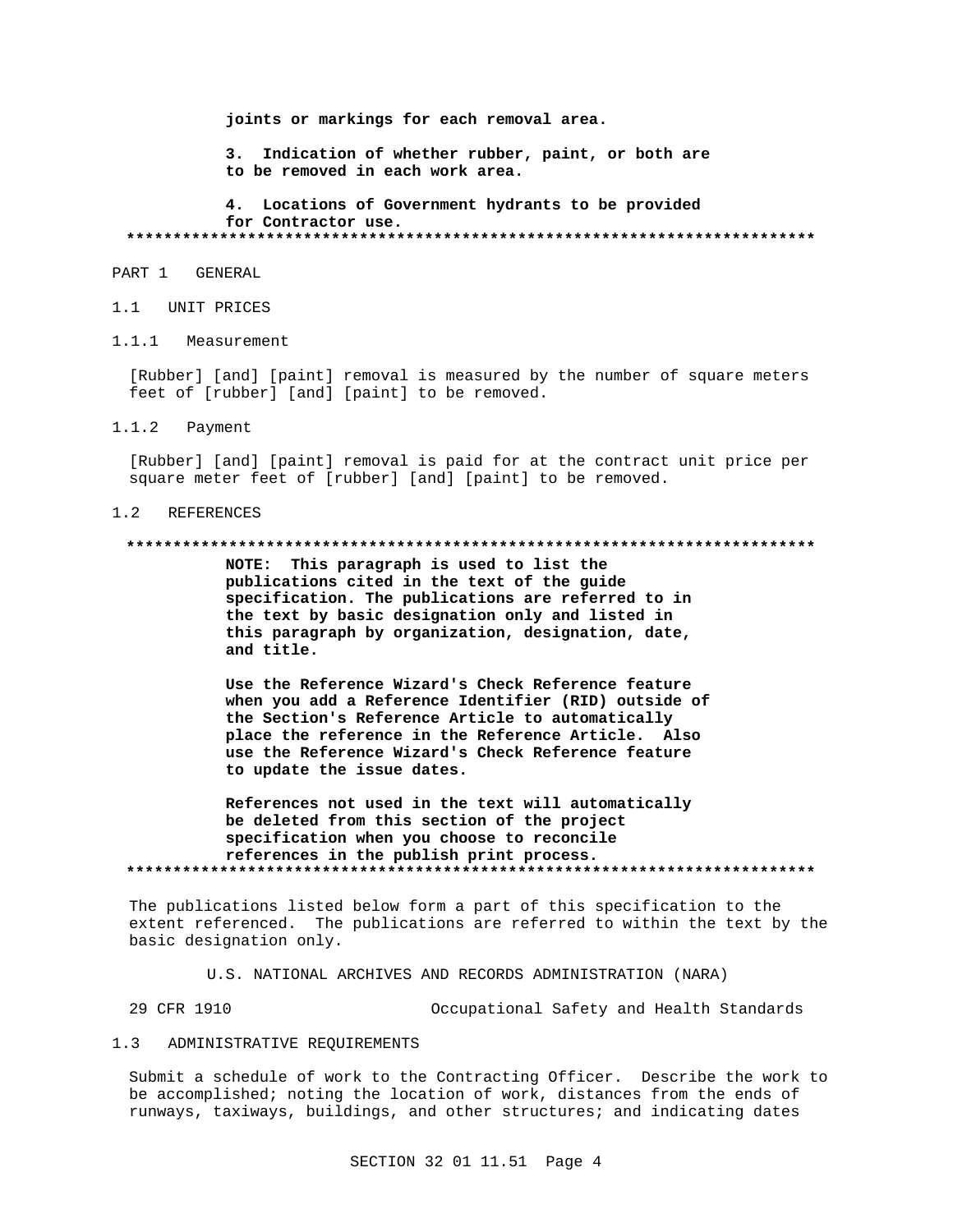and hours during which the work will be accomplished. Schedule the work to conform to aircraft operating schedules. The Government will try to schedule aircraft operations so as to permit the maximum amount of time for the Contractor's work. However, in the event of any emergency, intense operational demands, adverse wind conditions, and other unforseen difficulties, discontinue all work at locations in the aircraft operational area. Keep the approved schedule of work current and notify the Contracting Officer of any changes prior to beginning each day's work.

#### 1.4 SUBMITTALS

#### **\*\*\*\*\*\*\*\*\*\*\*\*\*\*\*\*\*\*\*\*\*\*\*\*\*\*\*\*\*\*\*\*\*\*\*\*\*\*\*\*\*\*\*\*\*\*\*\*\*\*\*\*\*\*\*\*\*\*\*\*\*\*\*\*\*\*\*\*\*\*\*\*\*\***

**NOTE: Review Submittal Description (SD) definitions in Section 01 33 00 SUBMITTAL PROCEDURES and edit the following list to reflect only the submittals required for the project.**

**The Guide Specification technical editors have designated those items that require Government approval, due to their complexity or criticality, with a "G". Generally, other submittal items can be reviewed by the Contractor's Quality Control System. Only add a "G" to an item, if the submittal is sufficiently important or complex in context of the project.**

**For submittals requiring Government approval on Army projects, a code of up to three characters within the submittal tags may be used following the "G" designation to indicate the approving authority. Codes for Army projects using the Resident Management System (RMS) are: "AE" for Architect-Engineer; "DO" for District Office (Engineering Division or other organization in the District Office); "AO" for Area Office; "RO" for Resident Office; and "PO" for Project Office. Codes following the "G" typically are not used for Navy, Air Force, and NASA projects.**

**Use the "S" classification only in SD-11 Closeout Submittals. The "S" following a submittal item indicates that the submittal is required for the Sustainability Notebook to fulfill federally mandated sustainable requirements in accordance with Section 01 33 29 SUSTAINABILITY REQUIREMENTS.**

**Choose the first bracketed item for Navy, Air Force and NASA projects, or choose the second bracketed item for Army projects. \*\*\*\*\*\*\*\*\*\*\*\*\*\*\*\*\*\*\*\*\*\*\*\*\*\*\*\*\*\*\*\*\*\*\*\*\*\*\*\*\*\*\*\*\*\*\*\*\*\*\*\*\*\*\*\*\*\*\*\*\*\*\*\*\*\*\*\*\*\*\*\*\*\***

Government approval is required for submittals with a "G" designation; submittals not having a "G" designation are [for Contractor Quality Control approval.][for information only. When used, a designation following the "G" designation identifies the office that will review the submittal for the Government.] Submittals with an "S" are for inclusion in the Sustainability Notebook, in conformance to Section 01 33 29 SUSTAINABILITY REQUIREMENTS. Submit the following in accordance with Section 01 33 00 SUBMITTAL PROCEDURES: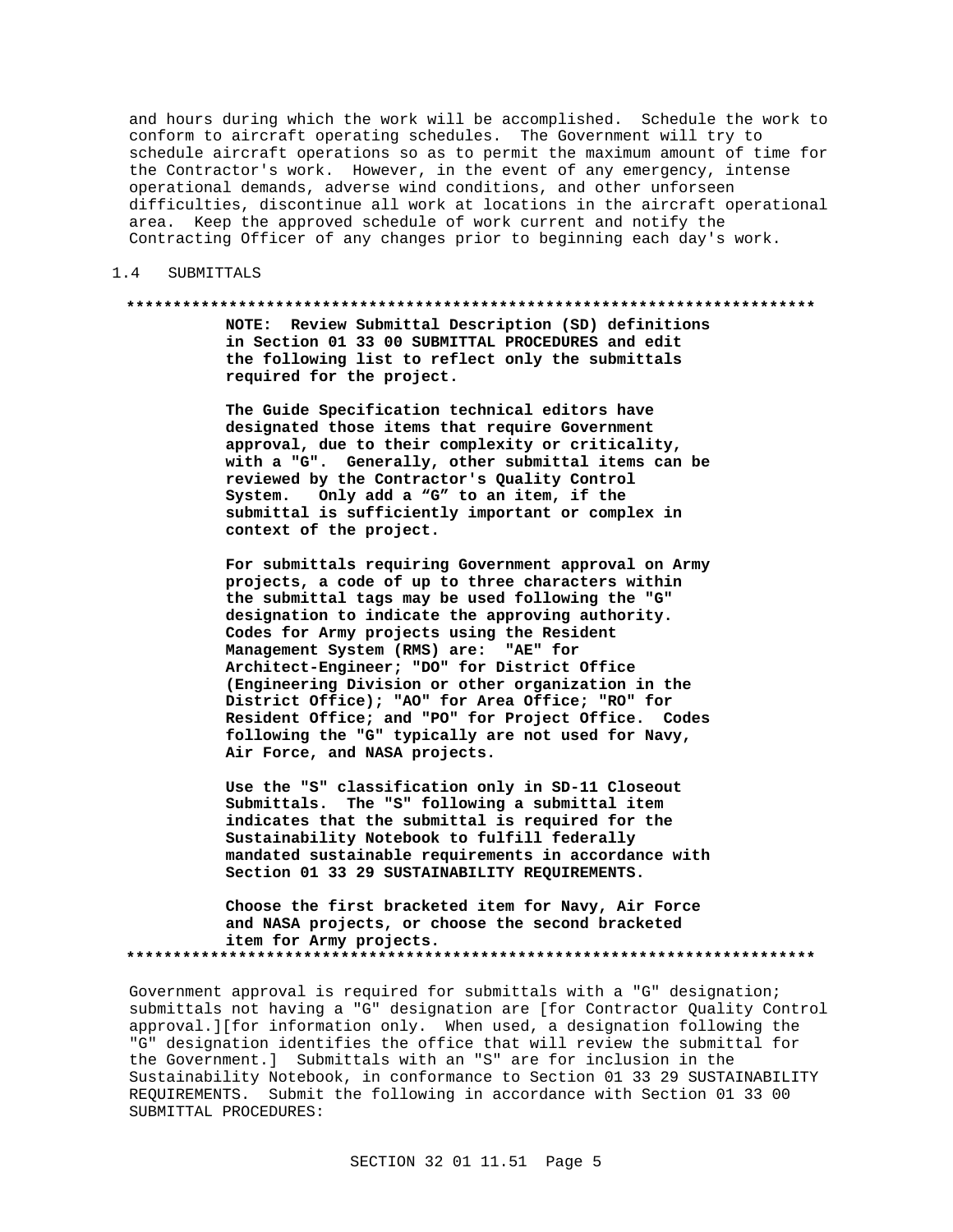SD-01 Preconstruction Submittals

Schedule of work; G[, [\_\_\_\_]]

[Rubber] [and] [Paint] Removal Process Plan; G[, [\_\_\_\_\_]]

Waste Collection, Identification and Disposal Plan; G[, [  $\qquad$  ]]

SD-03 Product Data

Mechanical [rubber] [and] [paint] removal equipment

Chemical [rubber] [and] [paint] removal equipment

[Rubber] [and] [Paint] Removal Detergents or Chemicals including MSDS; G[, [\_\_\_\_\_]]

SD-06 Test Reports

Test Section Results

## 1.5 MECHANICAL REMOVAL EQUIPMENT

## **\*\*\*\*\*\*\*\*\*\*\*\*\*\*\*\*\*\*\*\*\*\*\*\*\*\*\*\*\*\*\*\*\*\*\*\*\*\*\*\*\*\*\*\*\*\*\*\*\*\*\*\*\*\*\*\*\*\*\*\*\*\*\*\*\*\*\*\*\*\*\*\*\*\* NOTES: Shotblasting is prohibited for use on airfield pavements. \*\*\*\*\*\*\*\*\*\*\*\*\*\*\*\*\*\*\*\*\*\*\*\*\*\*\*\*\*\*\*\*\*\*\*\*\*\*\*\*\*\*\*\*\*\*\*\*\*\*\*\*\*\*\*\*\*\*\*\*\*\*\*\*\*\*\*\*\*\*\*\*\*\***

Submit product data for mechanical [rubber] [and] [paint] removal equipment including area of coverage per pass, range of water pressures, and water tank capacity.

Mechanical removal equipment includes waterblasting, sandblasting, grinding or scarifying, or other approved non-chemical systems. [Control the equipment used on asphalt or tar concrete to remove [rubber] [and] [paint] accumulations while minimizing disturbances to asphalt or tar mixtures.] [Control the equipment used on portland cement concretes to remove [rubber] [and] [paint] accumulations and prevent removal of hardened paste from the concrete.] Basic hand tools and the following major types of mechanical equipment are considered acceptable for this project:

- a. Waterblasting Equipment.
- b. Sandblasting Equipment.
- c. Grinding or Scarifying Equipment.
- 1.5.1 Waterblasting Equipment

Provide mobile waterblasting equipment capable of producing a pressurized stream of water that effectively removes [rubber] [and] [paint] from the pavement surface without significantly damaging the pavement. Provide equipment, tools, and machinery which are safe and and in good working order at all times. Provide equipment interlocks to prohibit high pressure water discharge when the vehicle or cleaning head is stationary (not moving forward or side to side).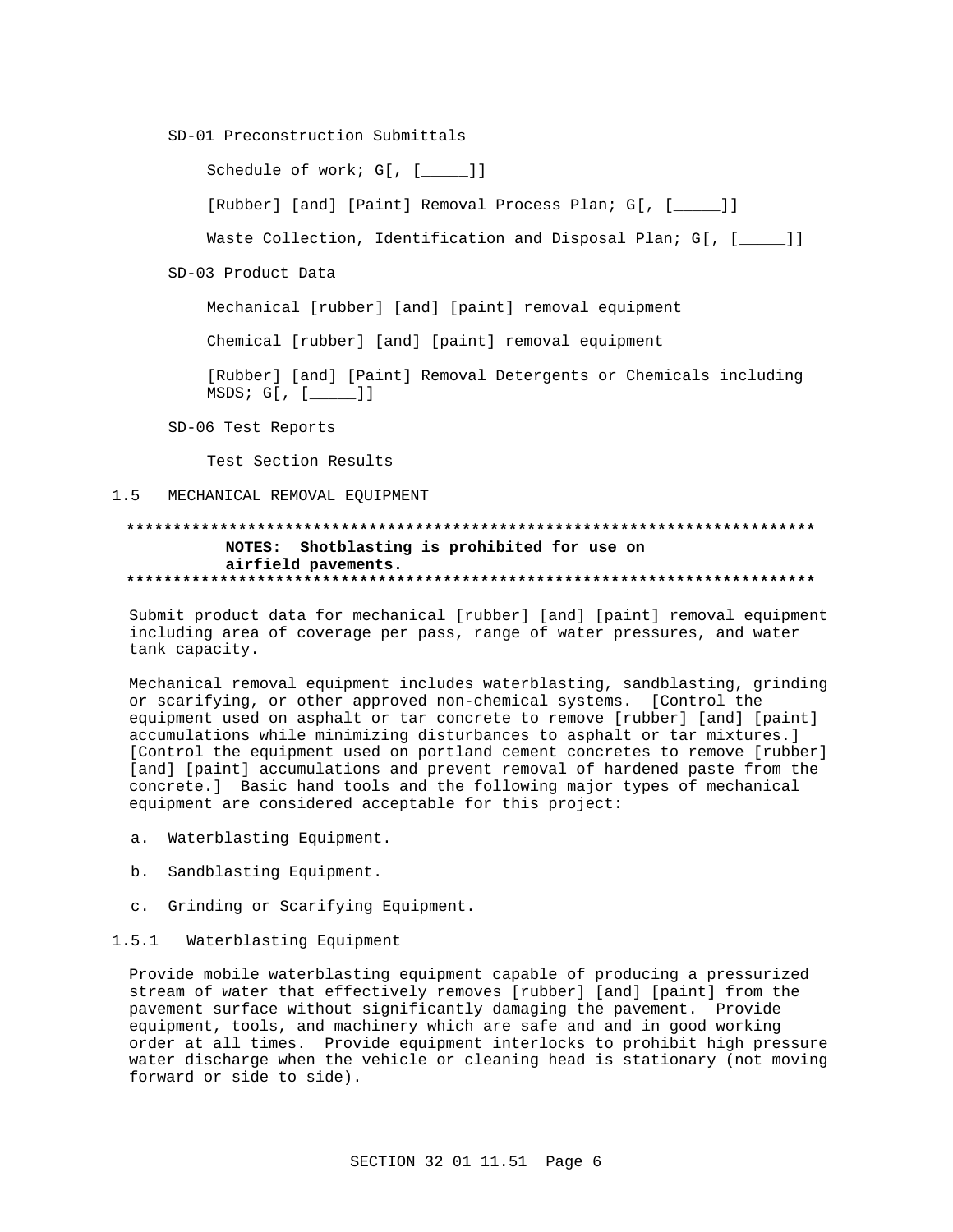## 1.5.2 Sandblasting Equipment

Provide mobile sandblasting equipment capable of producing a pressurized stream of sand and air that effectively removes [rubber] [and] [paint] from the pavement surface without filling voids with debris in asphalt or tar pavements or removing joint sealants in portland cement concrete pavements. Include with the equipment an air compressor, hoses, and nozzles of adequate size and capacity for removing [rubber] [and] [paint]. Equip the compressor with traps and coalescing filters that maintain the compressed air free of oil and water.

## 1.5.3 Grinding or Scarifying Equipment

Provide equipment capable of removing surface contaminates, paint build-up, or extraneous markings from the pavement surface without leaving any residue. If a weed torch is used to remove paint, the surface must be cleaned by hydro blast afterwards to remove surface contaminates and ash.

### 1.6 CHEMICAL REMOVAL EQUIPMENT

Submit product data for chemical [rubber] [and] [paint] removal equipment. Use chemical equipment capable of applying and removing chemicals from the pavement surface while leaving only non-toxic biodegradable residue.

### 1.7 TEST SECTION

Prior to the start of work, remove [rubber] [and] [paint] on designated test areas not less than 15 m 50 feet in length. Use procedures, water pressures, nozzle height, nozzle spacings, nozzle angle, and equipment movement rate to achieve the required degree of [rubber] [and] [paint] removal in accordance with Paragraph [RUBBER] [AND] [PAINT] REMOVAL. Methods included in paragraph COMPLIANCE TESTING will be used to detemine if the [rubber] [and] [paint] was successfully removed from the test section. The test will examine seven random locations within the test section. Submit the test section results before conducting any further removal work. Provide photos of seven random locations within the test area taken before and after the removal. Provide photos of four random locations at joint seals within the test area taken before and after removal.

# 1.8 DELIVERY, STORAGE, AND HANDLING

Deliver required materials in original manufacturer's containers labeled with appropriate EPA, OSHA, or other agency warnings, if applicable, and Material Safety Data Sheets. Protect materials from degrading until their use is required during execution of the work.

## 1.9 PROJECT/SITE CONDITIONS

## 1.9.1 Environmental Requirements

Ensure pavement surface is free of snow, ice or slush. Ensure surface temperature is at least 5 degrees C 40 degrees F and rising at the beginning of operations except those involving sandblasting for which a lower surface temperature may be approved. Cease operation during thunder and lightning storms. Cease operation during rainfall except for waterblasting and removal of previously applied chemicals. Cease waterblasting where surface water accumulation alters the effectiveness of material removal.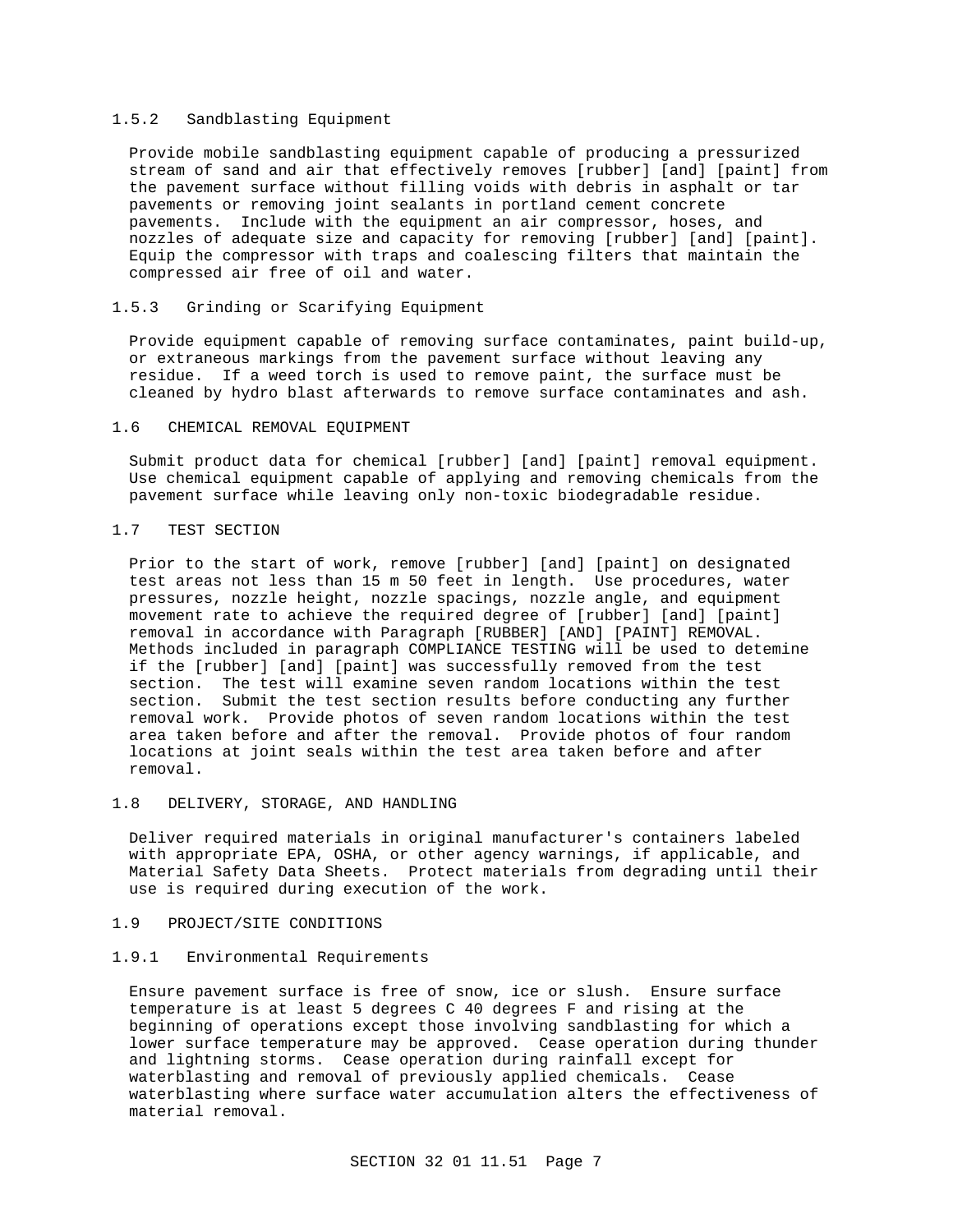# 1.9.2 Airfield Traffic Control

Coordinate performance of all work in the controlled zones of the airfield with the Contracting Officer and with the [Flight Operations Officer or Airfield Manager] [control tower]. Neither equipment nor personnel can use any portion of the airfield without permission of these officers unless the runway is closed. Runways will be closed during the following times:

| Day or Date | Runway Closing Time   Runway Opening Time | Important Notes |
|-------------|-------------------------------------------|-----------------|
|             |                                           |                 |
|             |                                           |                 |
|             |                                           |                 |

# 1.9.3 Radio Communication

No personnel or equipment will be allowed in the controlled zones of the airfield until radio contact has been made with the control tower and permission is granted by the control tower. A radio for this purpose [will be provided by the Government. The Contractor is responsible for the radio and must reinburse the Government for repair or replacement of the radio if it is lost, damaged, or destroyed] [is to be provided by the Contractor and approved by the Contracting Officer]. Maintain contact with the control tower at all times during work in vicinity of the airfield. Notify the control tower when work is completed and all personnel, equipment and materials have been removed from all aircraft operating surfaces.

## 1.9.4 Emergency Landing and Takeoff

Emergencies take precedence over all operations. Upon notification from the Control Tower of an emergency landing or imminent takeoff, stop all operations immediately and evacuate all personnel and equipment to an area not utilized for aircraft traffic which is at least 76 m 250 feet measured perpendicular to and away from the near edge of the runway unless otherwise authorized by the Contracting Officer or the Contracting Officer's Representative. Equipment and chemicals or detergents as well as excess water must be able to clear the work area within 3 minutes.

# 1.9.5 Airfield Lighting

When night operations are necessary, provide all necessary lighting and equipment. Direct or shade lighting to prevent interference with aircraft, the air traffic control tower, and other base operations. Provide lighting and related equipment capable of being removed from the runway within 15 minutes of notification of an emergency. Night work must be coordinated with the Flight Operations Manager or Airfield Manager and approved in advance by the Contracting Officer or authorized representative.

# 1.9.6 Water

Water to be used for high-pressure water equipment will be made available from Government hydrant[s] [as shown on the drawings,] [within [\_\_\_\_\_] m feet of all points of the work area,] [at no cost to the Contractor] [at the prevailing rates]. Furnish equipment and labor for delivery of water from the hydrant to the job site. Notify the Contracting Officer on location of fire hydrant[s] to be used and the respective times of use. The Contracting Officer will notify the Fire Department of fire hydrants to be used and designated times of use. Connections to a fire hydrant will be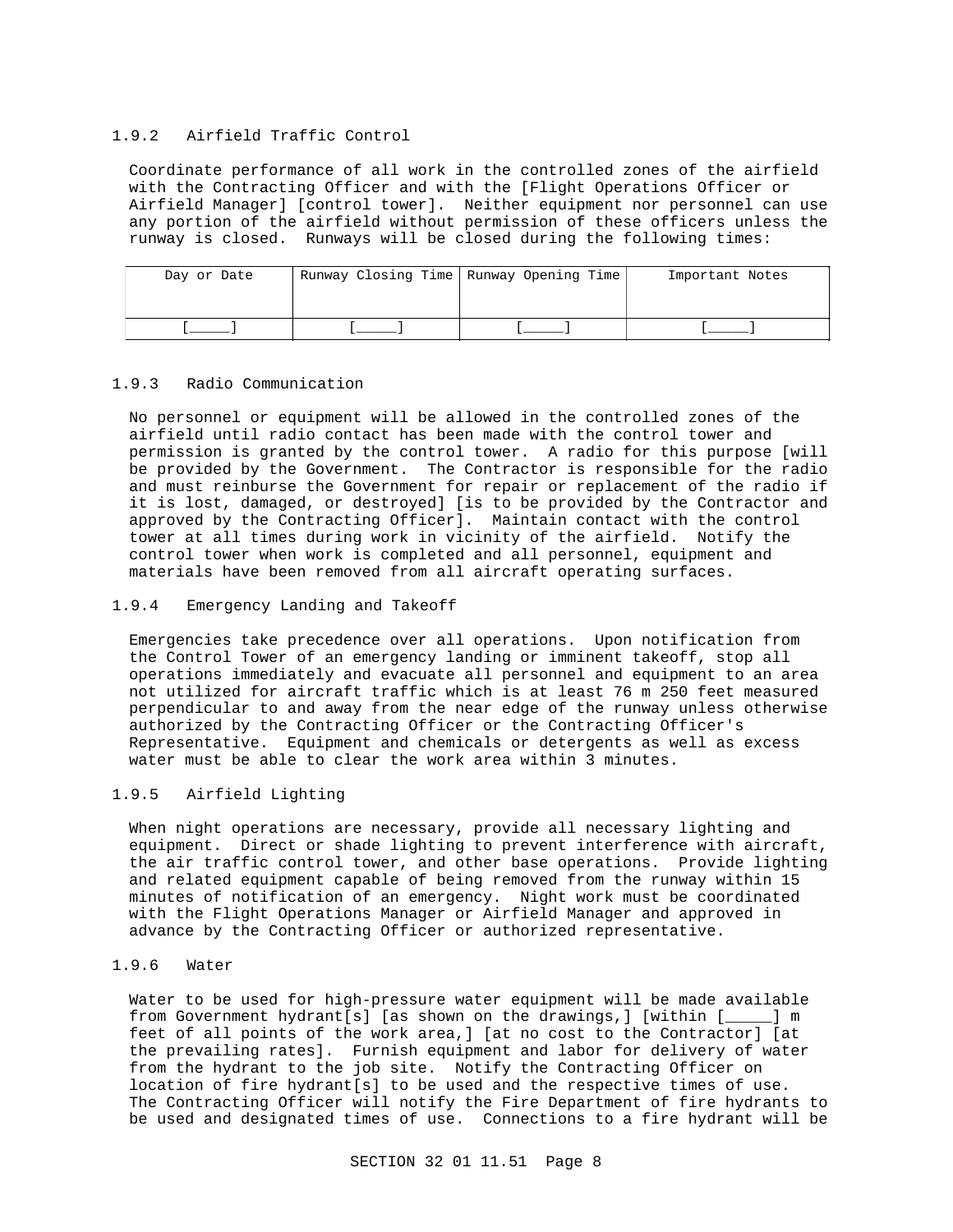subject to the Contracting Officer's inspection and approval. The Contractor must provide and use a backflow prevention device for filling water tanks. The Contractor is responsible for testing, treating, and filtering the water to ensure it will not interfere with the rubber removal or damage or clog the rubber removal equipment.

 $1.10$ SAFETY

Comply with OSHA 29 CFR 1910.

#### PART<sub>2</sub> PRODUCTS

 $2.1$ [RUBBER] [AND] [PAINT] REMOVAL DETERGENTS OR CHEMICALS INCLUDING MSDS

The use of environmentally acceptable detergents or chemical agents must be considered on a case-by-case basis. Use of any detergents or chemicals in the [rubber] [and] [paint] removal process must be approved in advance by the Contracting Officer. The Government specifically reserves the right to reject the use of any process which the Contracting Officer determines may pose unnecessary risks to human health, the environment, the pavement, aircraft or NAVAIDS due to corrosion or foreign object damage (FOD) potential as a result of its use, storage, or disposal.

#### PART 3 EXECUTION

NOTE: The Contracting Officer's Representative, the airfield manager and the pavements engineer will jointly develop guidelines and requirements for rubber and paint removal operations; and will jointly evaluate the feasibility of the Contractor's methods and project compliance with applicable regulations. 

[RUBBER] [AND] [PAINT] REMOVAL  $3.1$ 

#### 

NOTE: The following provides recommended rubber and paint removal percentages based on visual estimation of pavement area required to be exposed by the removal process. The degree of removal possible without damaging the pavement surface will depend on pavement condition. Portland cement concrete pavements can withstand more water pressure impact than asphaltic concrete pavements before aggregates are exposed. Do not specify 100 percent removal, as this will result in excessive exposure of pavement aggregates.

1. Rubber removal from Portland cement concrete pavements: 90 percent.

Rubber removal from asphaltic concrete  $2.$ pavements: 85 percent.

3. Paint removal from Portland cement concrete pavements and asphaltic concrete pavements: 85 percent.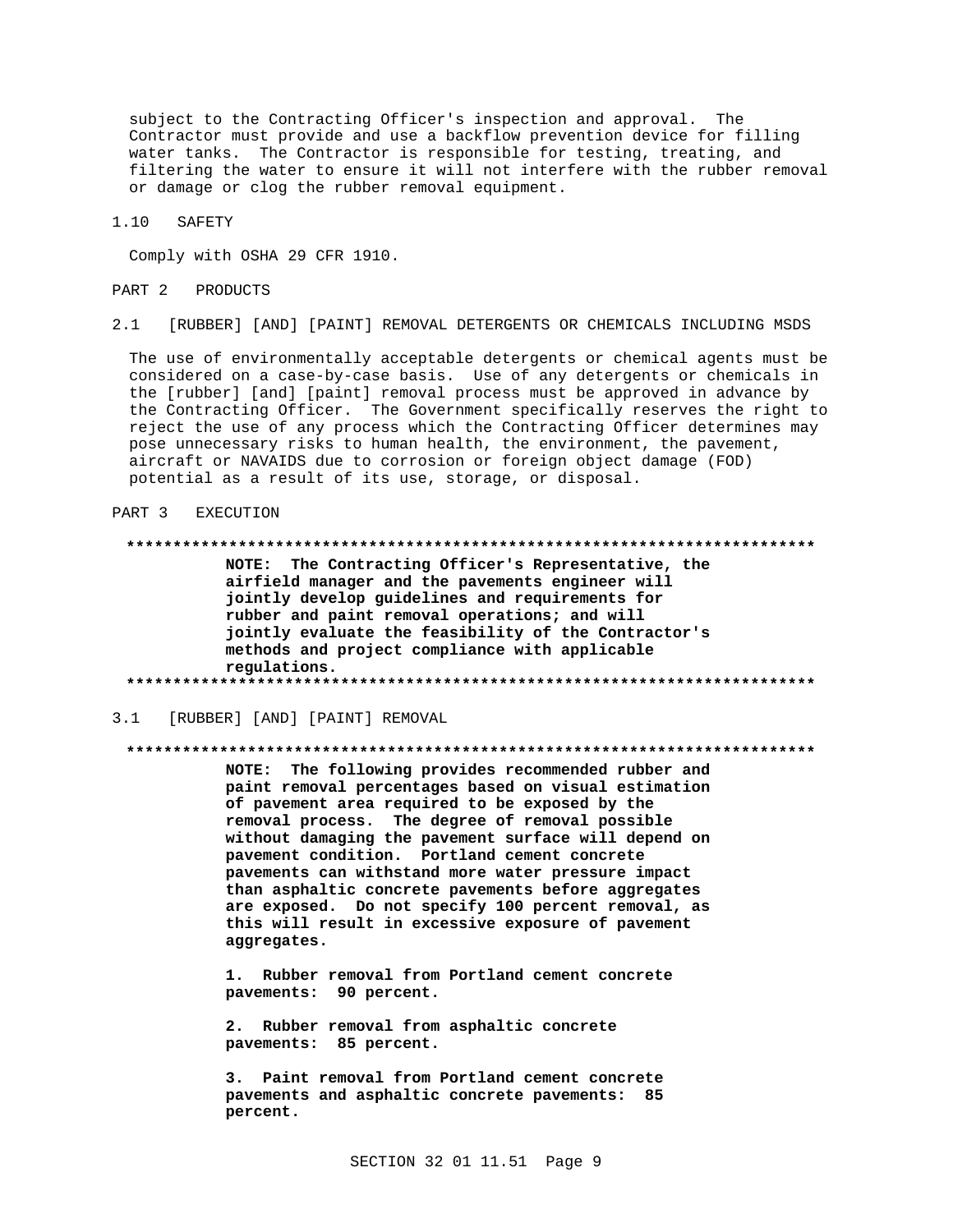### **NOTE: The drawings should indicate areas surfaced with a porous friction course. \*\*\*\*\*\*\*\*\*\*\*\*\*\*\*\*\*\*\*\*\*\*\*\*\*\*\*\*\*\*\*\*\*\*\*\*\*\*\*\*\*\*\*\*\*\*\*\*\*\*\*\*\*\*\*\*\*\*\*\*\*\*\*\*\*\*\*\*\*\*\*\*\*\***

Prior to any work being completed, submit a [Rubber] [and] [Paint] Removal Process Plan for approval by the Contracting Officer.

- a. The pavement surface type is [portland cement concrete] [and] [asphalt mixture] [as indicated].
- b. [Remove 90 percent of all visible rubber on portland cement concrete pavements and 85 percent of all visible rubber on asphaltic concrete pavements.] [Remove 85 percent of paint on portland cement and asphaltic concrete pavement. Remove all paint that is loose, flaking, chalky, or not to be re-marked or does not comply with size or pattern standards.]
- c. Chemical methods used must be compatible with pavement materials, the environment and working personnel.
- d. Exercise close control of water pressure and blasting time/duration to prevent damage to joints, existing markings that are not intended for removal, or the wearing surface. [Neither hydroblasting or abrasive blasting may be used for rubber removal on porous friction courses.]
- e. Demonstrate the ability to remove rubber at a touchdown area of the runway selected by the Contracting Officer; at least one site per runway will be chosen. Rubber removal must not damage the pavement surface. The surface texture of the cleaned demonstration area will be compared to that of non-rubber traffic areas to determine satisfactory completion of the removal operation.
- f. After approval of the Contractor's operations by the Contracting Officer, the cleaned sample area will become the standard for rubber removal and final surface texture for the remainder of work.
- g. Compliance testing for the amount of rubber and paint to be removed must conform to the requirements in paragraph COMPLIANCE TESTING.

## 3.2 RATE OF REMOVAL

[Remove rubber at a minimum rate of 929 square meter 10,000 square feet per hour.] [Remove paint at a minimum rate of 93 square meter 1,000 square feet per hour.] Do not permit high-pressure water application to remove the existing pavement surface, joint seals or crack seals.

## 3.3 WATER PRESSURE

# **\*\*\*\*\*\*\*\*\*\*\*\*\*\*\*\*\*\*\*\*\*\*\*\*\*\*\*\*\*\*\*\*\*\*\*\*\*\*\*\*\*\*\*\*\*\*\*\*\*\*\*\*\*\*\*\*\*\*\*\*\*\*\*\*\*\*\*\*\*\*\*\*\*\* NOTE: The optimum water pressure to be used for rubber and paint removal will be determined by the test specified in paragraph entitled "Rubber and Paint Removal." \*\*\*\*\*\*\*\*\*\*\*\*\*\*\*\*\*\*\*\*\*\*\*\*\*\*\*\*\*\*\*\*\*\*\*\*\*\*\*\*\*\*\*\*\*\*\*\*\*\*\*\*\*\*\*\*\*\*\*\*\*\*\*\*\*\*\*\*\*\*\*\*\*\***

Provide water pressure impact upon the indicated pavement areas sufficient to remove the designated [rubber] [and] [paint] to the required degree of removal without damaging the existing pavement, joint sealant, or other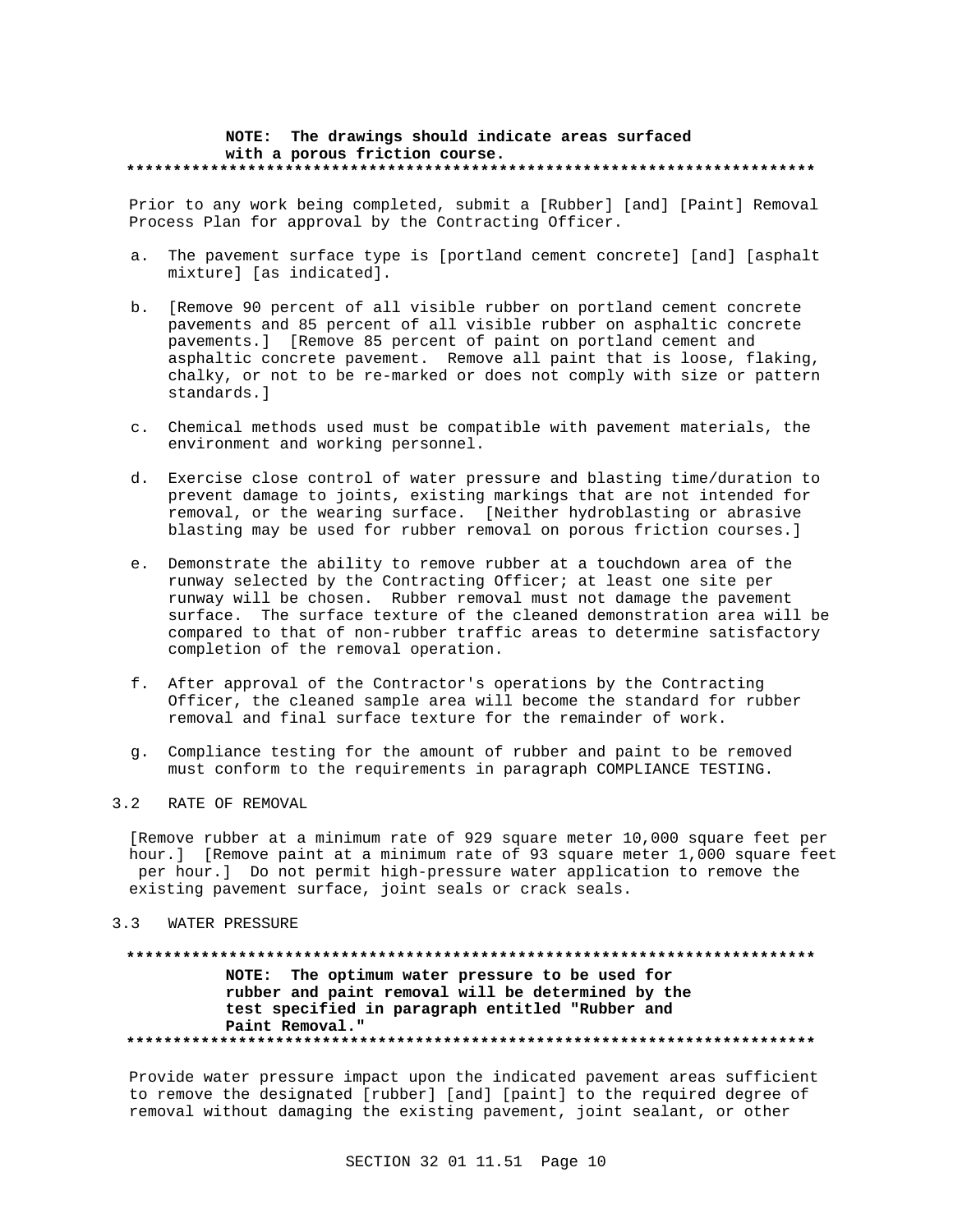airfield appurtenances. The Contractor is responsible for repairing any damage caused by the removal work.

#### CLEANUP AND WASTE DISPOSAL  $3\quad 4$

# NOTE: The Contractor is normally responsible for total contract performance. However, at geographically isolated airfields, it may be necessary to furnish Government equipment and personnel for cleanup operations.

Keep the worksite clean of by-products, debris and waste from [rubber] [and] [paint] removal operations. Perform cleanup operations continuously. [Residue will be removed from the pavement by Government-furnished sweepers and personnel. Notify the Contracting Officer for coordination.] [Remove all residue from the pavement. Obtain the approval of residue removal and disposal method from the Contracting Officer prior to beginning work.] Submit a Waste Collection, Identification and Disposal Plan describing proposed actions regarding waste collection, control, identification, and disposal to the Contracting Officer's Representative for approval prior to the start of work. The plan will address disposal methods and requirements for hazardous and non-hazardous wastes.

#### $3.5$ COMPLIANCE TESTING

- a. Compliance with the [rubber] [and] [paint] removal requirements must be determined by direct testing within the designated work area.
- b. Use a 0.1 square meter one square foot section of transparent material inscribed with a grid of 100 equal squares as a tool for quantitative measure of the percent removal. Place the grid pattern on the pavement surface at random locations. Then count the squares which contain rubber and/or paint deposits. The number of squares containing rubber and/or paint deposits must not exceed the allowed percentage in each of the randomly selected locations.
- c. Divide each work area designated for [rubber] [and] [paint] removal into at least four equal zones for the purpose of compliance testing. The layout of each zone must be approved by the Contracting Officer. Within each zone, a minimum of seven random locations must be evaluated. The amount of [rubber] [and] [paint] removed at each of the randomly selected test locations within each zone must meet the requirement described in paragraph [RUBBER] [AND] [PAINT] REMOVAL. Evaluate each zone independently. A zone not meeting the required percentage must be recleaned by the Contractor at the Contractor's expense.
- d. Deposits of [rubber or rubber buildup] [and] [paint] are defined as any surface deposit that can be removed by scratching the deposit with a flat sharp object (such as a pocket knife) without damaging the pavement surface. Stains are defined as materials in the pavement surface microtexture that cannot be removed without damaging the pavement surface. Stain is generally embedded in the surface of the pavement below the horizontal plane of the surface texture. The Contractor is not responsible for stain removal.